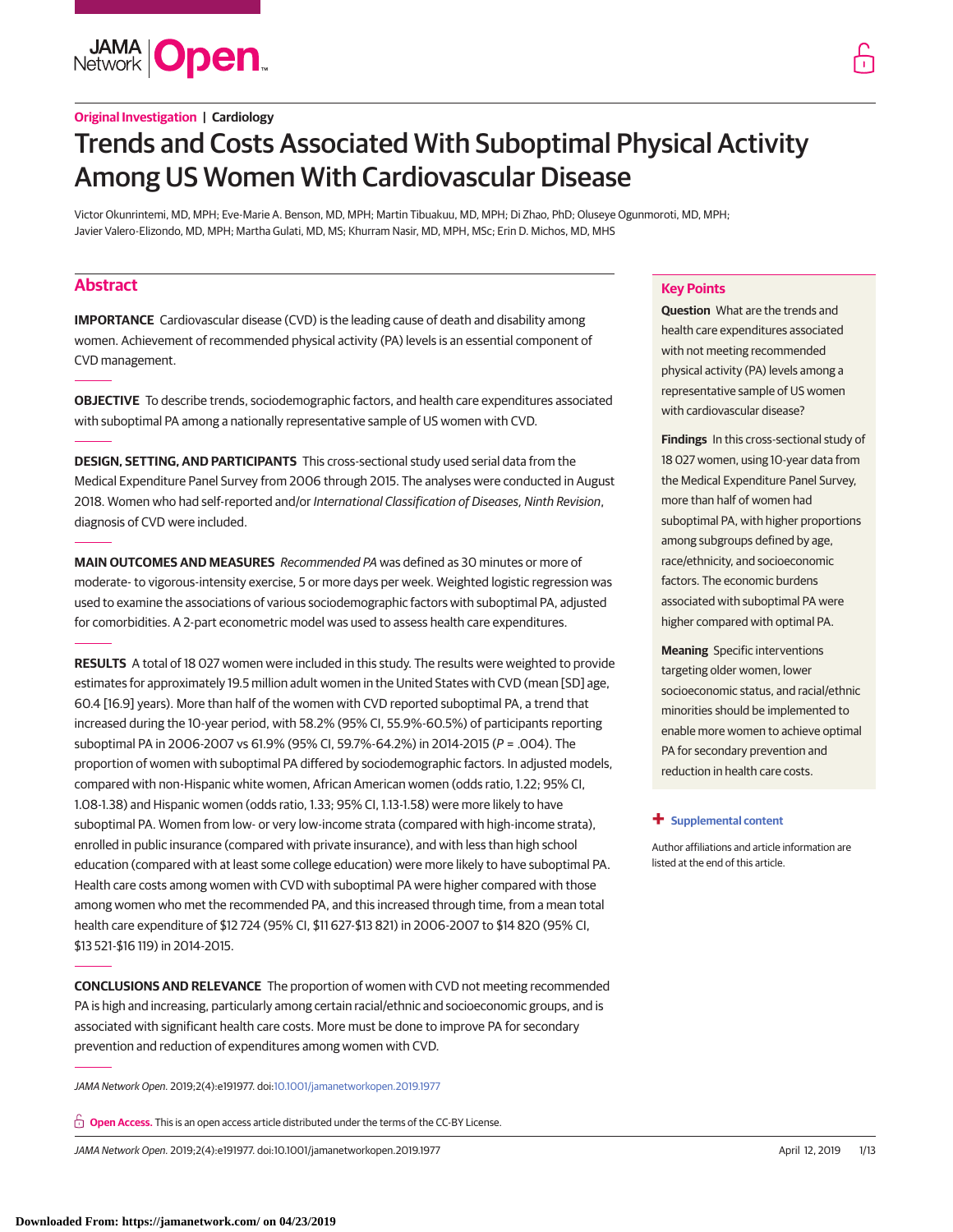### **Introduction**

Cardiovascular disease (CVD) is the leading cause of death and disability among women in the United States.<sup>1</sup> The landmark INTERHEART study<sup>2</sup> suggested that 90% of excess coronary risk might be attributable to 9 modifiable risk factors, including regular physical activity (PA). Thus, it is imperative to direct more attention toward the prevention and management of traditional risk factors, with special attention to lifestyle interventions in women.<sup>3</sup>

Lack of regular PA has been independently linked to a higher risk of CVD, obesity, diabetes, and all-cause mortality.<sup>4,5</sup> Thus, exercise should be viewed as a preventive medical intervention. The American Heart Association<sup>6</sup> and the US Department of Health and Human Services<sup>7</sup> recommend the achievement of at least 150 minutes per week (typically through  $\geq$ 30 minutes per day,  $\geq$ 5 days per week) of moderate- or vigorous-intensity activity. Despite these recommendations, which have been in place for the last 2 decades, prior studies have indicated that PA declines with age<sup>8</sup> and that women are, overall, less physically active than men at all ages.<sup>9</sup>

Numerous studies have demonstrated a clear and significant benefit of regular PA in high-risk secondary prevention populations.<sup>10,11</sup> Patients enrolled in exercise-based cardiac rehabilitation programs have lower risk of reinfarction, reduced hospitalization rates and mortality, better exercise performance, and improved health-related quality of life compared with those not enrolled.<sup>12-14</sup>

Although the economic impact of PA on overall well-being has been widely studied,<sup>15-20</sup> relatively few of these studies focused on women, to our knowledge. Our aim was to describe the trends, predictive factors, and health care expenditures associated with suboptimal PA levels among a nationally representative sample of US women with CVD from January 1, 2006, to December 31, 2015.

# **Methods**

#### **Study Population and Survey Years**

We used retrospective data from the Medical Expenditure Panel Survey (MEPS) $^{21}$  spanning 10 years, from January 1, 2006, to December 31, 2015. The MEPS is a national survey of individuals, families, and health care personnel and provides information on sociodemographic characteristics, medical conditions, prescription medications, patient experiences, health resource utilization, and health care expenditures.<sup>22,23</sup> The MEPS is cosponsored by the Agency for Healthcare Research and Quality and the National Center for Health Statistics. The MEPS collects data from a nationally representative sample of households using an overlapping panel design in which a new panel of households is chosen yearly and information from each panel is collected in 5 rounds of interviews in 2 calendar years. This design serves to provide continuous and up-to-date health care expenditure estimates per calendar year.<sup>23,24</sup> Agency for Healthcare Research and Quality researchers assign person-weight and variance estimation stratum to each participant to reflect survey nonresponse and population sums. Details of the data collection process have been described by the Agency for Healthcare Research and Quality.24,25

For this study, the MEPS Household Components full-year consolidated files, which contain information on sociodemographic characteristics and health insurance, were merged with the medical conditions file, which contains information on self-reported medical conditions and International Classification of Diseases, Ninth Revision, Clinical Modification (ICD-9-CM) diagnosis codes, from 2006 to 2015. For ease of analysis and reporting, data were pooled into 2-year cycles as follows: 2006-2007, 2008-2009, 2010-2011, 2012-2013, and 2014-2015. Person-level weight adjustments were made to reflect the mean annual population size and expenditures for the 2 years per cycle.<sup>26</sup>

For this analysis, we included women who had a self-reported and/or ICD-9-CM diagnosis of CVD (ICD-9-CM codes for coronary artery disease [410, 413, and 414], stroke [433-437], heart failure [428], cardiac dysrhythmias [427], and/or peripheral arterial disease [440, 443, and 447]), with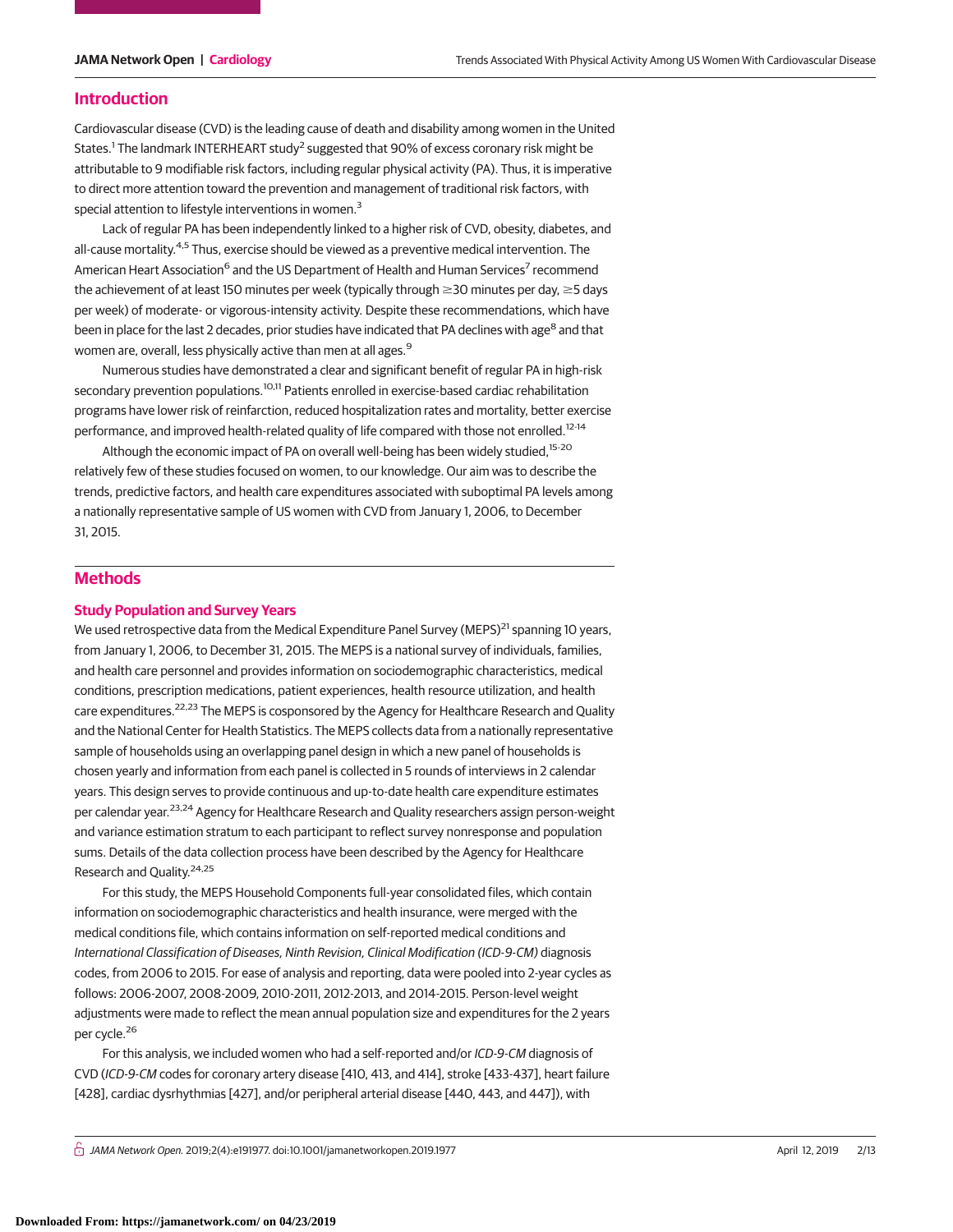positive sampling weights (final survey person-weight >0 for national representativeness, ie, individuals with a weight of 0 were excluded) (**Figure 1**). As recommended by the Department of Health and Human Services, this study was exempt from institutional review board approval and informed consent because the MEPS consists of deidentified, publicly available data. This study is reported in accordance with the Consolidated Standards of Reporting Trials [\(CONSORT\)](http://www.equator-network.org/reporting-guidelines/consort/) reporting guideline.

### **Study Variables**

### **Physical Activity Classification**

An individual's response to the item on the self-administered questionnaire, "Do you now spend half an hour or more in moderate to vigorous PA, at least five times a week?"<sup>27</sup> was used to analyze PA. As described in the MEPS glossary, "Moderate physical activity causes only light sweating or a slight or moderate increase in breathing or heart rate and would include activities such as fast walking, raking leaves, mowing the lawn, or heavy cleaning. Vigorous physical activity causes heavy sweating or large increases in breathing or heart rate and would include activities such as running, race walking, lap swimming, aerobics classes, or fast bicycling."<sup>28</sup> Individuals who responded yes to the PA question were classified as having optimal PA, and those who answered no were classified as having suboptimal PA. The trends in the responses to the PA question were tracked during a 10-year period to evaluate changes in self-reported levels of PA.

#### **Participant Characteristics and Predictors of Suboptimal PA**

We considered several factors in the evaluation of PA trends, including time, age, race/ethnicity, income level, education level, insurance status, geographic region, and comorbid conditions. Race/ ethnicity was self-reported and categorized as non-Hispanic white, African American, Asian, or Hispanic. Based on the federal poverty level (FPL), family income was divided into 4 categories: high income ( $\geq$ 400% of FPL), middle income (200%-400% of FPL), low income (125%-200% of FPL), and poor or very low income (<125% of FPL).<sup>23</sup> Education was labeled as less than high school, high school/general educational development or its equivalent, and at least some college. Marital status was labeled as married, divorced/widowed/separated, or never married. Age of respondents was categorized into 4 groups: 18 to 39 years, 40 to 64 years, 65 to 74 years, and 75 years or older. There were 4 categories for health insurance: private, uninsured, Medicaid, and Medicare. Geographical regions were divided into Northeast, Midwest, South, and West. The Charlson Comorbidity



CVD indicates cardiovascular disease; MEPS, Medical Expenditure Panel Survey.

 $\bigcap$  JAMA Network Open. 2019;2(4):e191977. doi:10.1001/jamanetworkopen.2019.1977 (April 12, 2019 12, 2019 12, 2019 12, 2019 12, 2019 12, 2019 12, 2019 12, 2019 12, 2019 12, 2019 12, 2019 12, 2019 12, 2019 12, 2019 12, 20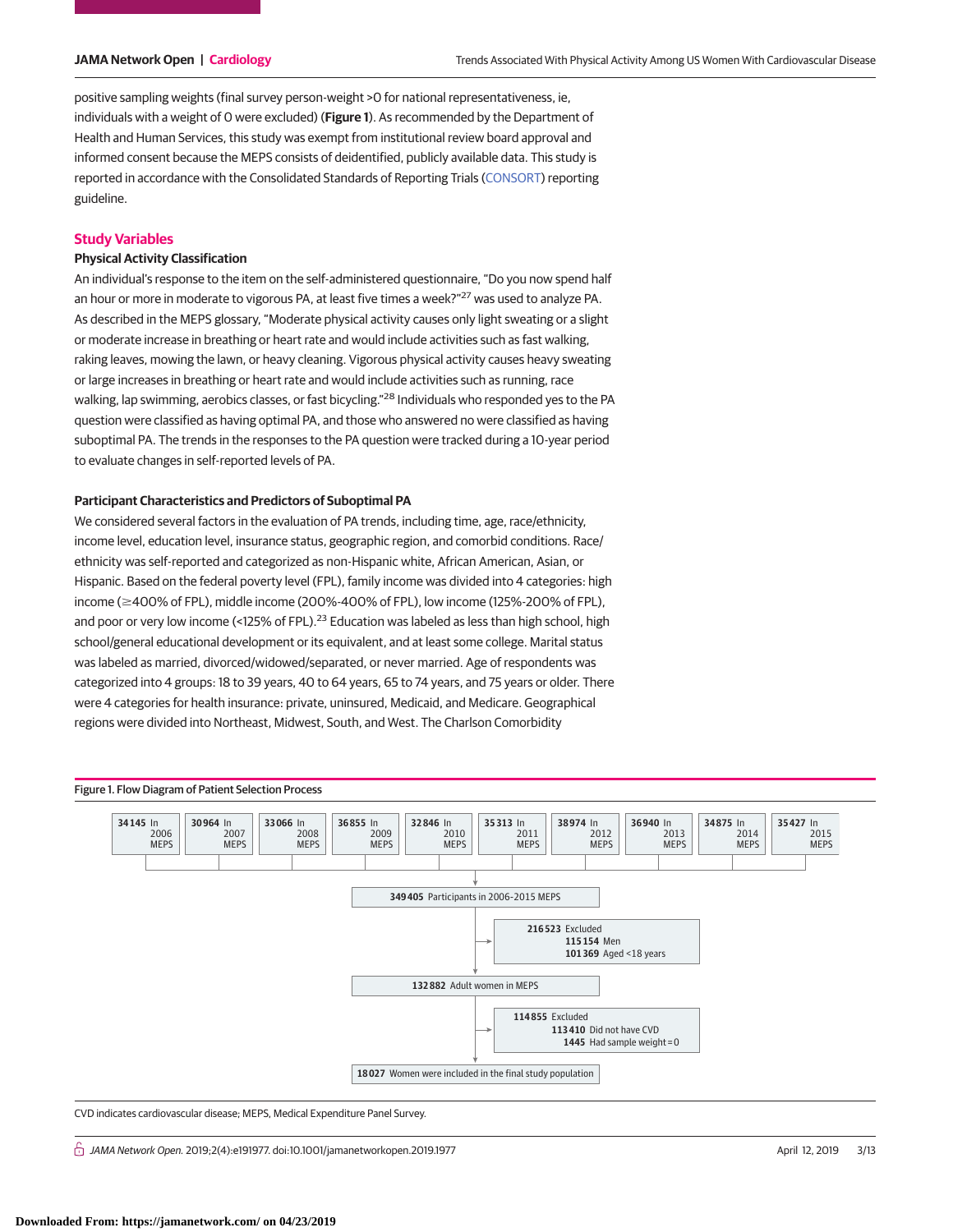Index29,30 was used to estimate an individual's comorbidity burden. In this study, the Charlson Comorbidity Index was modified to exclude the cardiovascular components.

#### **Health Care Expenditure**

Data for all health care expenditures in the MEPS include spending from out-of-pocket and all-payer groups from hospitalizations, medications, outpatient, and emergency department visits, and other medical expenditures incurred, such as vision aid and home health care. Participants reported all annual medical expenditures and the sources of payment. A follow-up survey was performed with the health care professionals and pharmacies to improve the accuracy of the data collected.<sup>24</sup> We used the gross domestic product deflator to adjust all health care expenditures to 2015 US dollars.

### **Statistical Analysis**

The analyses for this project were conducted in August 2018. Stata version 14 (StataCorp) was used for statistical analyses. The svyset command in Stata was used to declare the data as a survey data set and the svy: proportion command to provide estimates of the proportion of the study population (n = 18 027 MEPS participants, representing approximately 19.5 million US women with CVD) based on their economic and sociodemographic characteristics per cycle. A weighted multivariable logistic regression was performed to determine the associations of sociodemographic predictor variables (cycle, age group, race/ethnicity, income level, education level, insurance status, marital status, and geographic region) with suboptimal PA levels, after adjusting for the Charlson Comorbidity Index. Odds ratios (ORs) and 95% CI were reported. When time was examined as a predictor of suboptimal PA, the 2006-2007 cycle was used as the reference cycle. A  $\chi^2$  test for trend was used to assess the proportional differences in patient-reported suboptimal PA during cycles. P values were 2-tailed, and P values less than .05 were considered statistically significant.

As most health care expenditure data are seen in only a fraction of the population, 2-part models were used to model health care expenditures, which are a product of the probability that an individual incurred any health care cost. The 2-part model consists of a first part, using the probit command,31,32 and second part, using the generalized linear model command with γ distribution, to obtain mean per capita expenditures. A modified Park test was used to determine the distribution of the generalized linear model based on the most likely appropriate variance function, which considered γ, Gaussian, and inverse Gaussian distributions.<sup>33</sup> Total expenditures were calculated using the post command after the 2-part models.<sup>32</sup> We reported the total and out-of-pocket expenditures by cycle to estimate the trends in health care expenditure among women with CVD, stratified by suboptimal vs optimal PA, during the study.

# **Results**

### **Baseline Characteristics**

A total of 18 027 female MEPS participants were included in this study (Figure 1). The results are weighted to provide estimates for approximately 19.5 million adult women in the United States living with CVD (mean [SD] age, 60.4 [16.9] years). There were no differences observed in the sociodemographic characteristics of participants during the study (**Table 1**). Non-Hispanic white participants were 77.5% (95% CI, 75.9%-78.9%) of the study population. The study population consisted of 47.1% (95% CI, 45.5%-48.8%) of participants 65 years or older, 40.8% (95% CI, 39.5%- 42.2%) of participants aged 40 to 64 years, and 12.1% (95% CI, 11.1%-12.9%) of participants younger than 40 years. The plurality of participants was in the high-income category (31.9%; 95% CI, 30.6%-33.3%), lived in the South (39.5%; 95% CI, 37.8%-41.3%), was married (45.5%; 95% CI, 43.9%-47.1%), and was enrolled in private health insurance (38.6%; 95% CI, 37.1%-40.2%) (Table 1).

 $\stackrel{\curvearrowright}{\cap}$  JAMA Network Open. 2019;2(4):e191977. doi:10.1001/jamanetworkopen.2019.1977 (Reprinted) April 12, 2019 4/13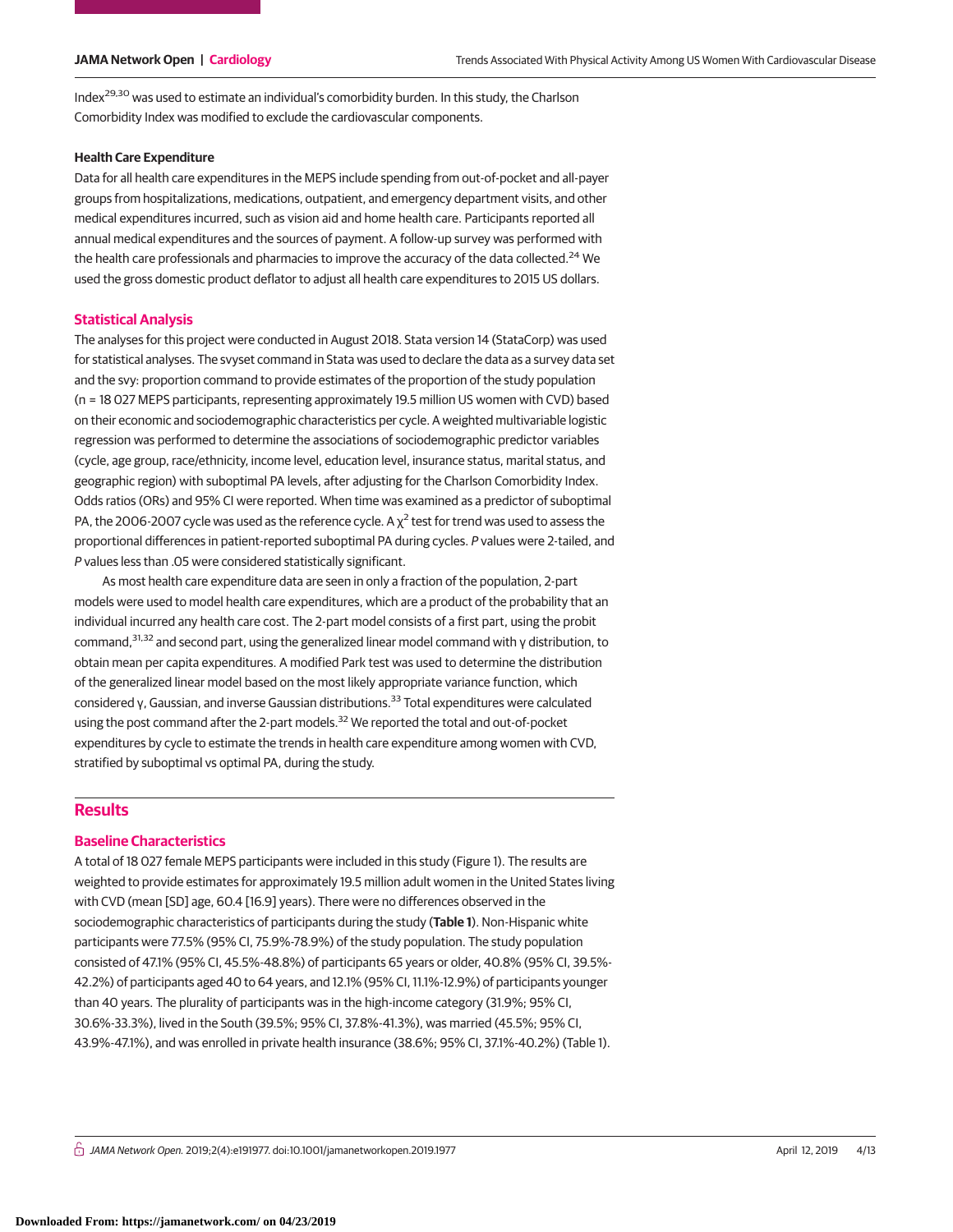# **Trends in Suboptimal PA Among Women With CVD**

More than half of women with CVD reported suboptimal PA, and proportions with suboptimal PA increased during the study, from 58.2% (95% CI, 55.9%-60.5%) in 2006-2007 to 61.9% (95% CI, 59.7%-64.2%) in 2014-2015 (P = .004) (**Figure 2**). eFigures 1-5 in the [Supplement](https://jama.jamanetwork.com/article.aspx?doi=10.1001/jamanetworkopen.2019.1977&utm_campaign=articlePDF%26utm_medium=articlePDFlink%26utm_source=articlePDF%26utm_content=jamanetworkopen.2019.1977) show the trends of suboptimal PA through time by subgroups. The increase in proportion of women with suboptimal PA was most notable among those aged 40 to 64 years (53.4% [95% CI, 49.9%-56.9%] in the 2006- 2007 cycle to 60.6% [95% CI, 57.0%-64.1%] in the 2014-2015 cycle; P = .01) (eFigure 1 in the [Supplement\)](https://jama.jamanetwork.com/article.aspx?doi=10.1001/jamanetworkopen.2019.1977&utm_campaign=articlePDF%26utm_medium=articlePDFlink%26utm_source=articlePDF%26utm_content=jamanetworkopen.2019.1977), of African American race (55.5% [95% CI, 50.3%-60.6%] in the 2006-2007 cycle to 67.2% [95% CI, 63.6%-70.6%] in the 2014-2015 cycle; P < .001) (eFigure 2 in the [Supplement\)](https://jama.jamanetwork.com/article.aspx?doi=10.1001/jamanetworkopen.2019.1977&utm_campaign=articlePDF%26utm_medium=articlePDFlink%26utm_source=articlePDF%26utm_content=jamanetworkopen.2019.1977), enrolled in private health insurance (44.6% [95% CI, 40.8%-48.6%] in the 2006-2007 cycle to 55.1% [95% CI, 50.8%-59.4%] in the 2014-2015 cycle; P < .001) (eFigure 3 in the [Supplement\)](https://jama.jamanetwork.com/article.aspx?doi=10.1001/jamanetworkopen.2019.1977&utm_campaign=articlePDF%26utm_medium=articlePDFlink%26utm_source=articlePDF%26utm_content=jamanetworkopen.2019.1977), earning a high income (48.8% [95% CI, 44.8%-52.7%] in the 2006-2007 cycle to 59.5% [95% CI, 55.1%-63.8%] in the 2014-2015 cycle; P < .001) (eFigure 4 in the [Supplement\)](https://jama.jamanetwork.com/article.aspx?doi=10.1001/jamanetworkopen.2019.1977&utm_campaign=articlePDF%26utm_medium=articlePDFlink%26utm_source=articlePDF%26utm_content=jamanetworkopen.2019.1977), and with at least some

|                                                                                                                                                                                      | Prevalence, % (95% CI) |                   |                   |                   |                   |                   |
|--------------------------------------------------------------------------------------------------------------------------------------------------------------------------------------|------------------------|-------------------|-------------------|-------------------|-------------------|-------------------|
| Characteristic                                                                                                                                                                       | 2006-2007              | 2008-2009         | 2010-2011         | 2012-2013         | 2014-2015         | <b>Total</b>      |
| Age, y                                                                                                                                                                               |                        |                   |                   |                   |                   |                   |
| 18-39                                                                                                                                                                                | $9.7(8.4-11.2)$        | $13.2(11.4-15.3)$ | $11.8(10.3-13.5)$ | $12.6(11.2-14.2)$ | $12.1(10.8-13.6)$ | $12.1(11.1-12.9)$ |
| $40 - 64$                                                                                                                                                                            | 39.5 (36.9-42.1)       | 41.6 (39.3-44.0)  | 40.9 (38.2-43.6)  | 40.9 (38.4-43.4)  | 40.9 (38.6-43.4)  | 40.8 (39.5-42.2)  |
| $65 - 74$                                                                                                                                                                            | 19.7 (17.8-21.9)       | 19.2 (17.3-21.2)  | 19.7 (17.8-21.6)  | 18.9 (17.2-20.8)  | 21.4 (19.8-23.1)  | 19.8 (18.9-20.8)  |
| $\geq$ 75                                                                                                                                                                            | 31.1 (28.7-33.6)       | 26.0 (23.6-28.6)  | 27.6 (25.4-29.9)  | 27.6 (25.2-30.1)  | 25.6 (23.3-27.9)  | 27.3 (25.9-28.8)  |
| Race/ethnicity                                                                                                                                                                       |                        |                   |                   |                   |                   |                   |
| Non-Hispanic white                                                                                                                                                                   | 78.9 (76.8-80.9)       | 78.9 (76.8-80.8)  | 77.3 (75.1-79.3)  | 77.2 (75.1-79.2)  | 75.6 (73.1-77.9)  | 77.5 (75.9-78.9)  |
| African American                                                                                                                                                                     | $12.4(10.8-14.2)$      | $11.7(10.3-13.2)$ | $12.3(10.7-14.1)$ | $12.2(10.5-14.0)$ | $12.4(10.8-14.1)$ | $12.2(11.0-13.4)$ |
| Asian                                                                                                                                                                                | $2.1(1.5-2.9)$         | $1.9(1.2-2.9)$    | $2.3(1.7-3.1)$    | $2.3(1.8-3.1)$    | $2.8(2.0-3.9)$    | $2.3(1.8-2.9)$    |
| Hispanic                                                                                                                                                                             | $6.6(5.6-7.8)$         | $7.6(6.4-8.9)$    | $8.1(6.8-9.7)$    | $8.3(6.9-9.9)$    | $9.2(7.8-10.7)$   | $8.0(7.1-9.1)$    |
| Insurance status                                                                                                                                                                     |                        |                   |                   |                   |                   |                   |
| Private                                                                                                                                                                              | 47.1 (43.9-50.2)       | 44.8 (41.9-47.6)  | 37.8 (35.1-40.6)  | 34.3 (31.6-37.1)  | 34.8 (32.5-37.2)  | 38.6 (37.1-40.2)  |
| Uninsured                                                                                                                                                                            | $6.7(5.5-7.9)$         | $9.6(8.3-11.2)$   | $7.5(6.4-8.8)$    | $7.4(6.3-8.7)$    | $4.3(3.5-5.4)$    | $6.9(6.3-7.6)$    |
| Medicaid                                                                                                                                                                             | $7.7(6.6-8.9)$         | $9.3(7.9-10.8)$   | $11.1(9.6-12.8)$  | $12.0(10.6-13.6)$ | 14.2 (12.7-15.8)  | $11.4(10.5-12.3)$ |
| Medicare                                                                                                                                                                             | 38.5 (35.6-41.6)       | 36.3 (33.4-39.4)  | 43.6 (40.7-46.4)  | 46.3 (43.6-49.0)  | 46.7 (44.1-49.3)  | 43.1 (41.4-44.8)  |
| <b>Education level</b>                                                                                                                                                               |                        |                   |                   |                   |                   |                   |
| <high school<="" td=""><td>24.3 (22.4-26.4)</td><td>22.9 (21.0-24.9)</td><td>23.8 (21.4-26.4)</td><td>20.3 (18.4-22.2)</td><td>17.2 (15.5-19.1)</td><td>21.6 (20.4-22.8)</td></high> | 24.3 (22.4-26.4)       | 22.9 (21.0-24.9)  | 23.8 (21.4-26.4)  | 20.3 (18.4-22.2)  | 17.2 (15.5-19.1)  | 21.6 (20.4-22.8)  |
| High school or GED equivalent                                                                                                                                                        | 60.4 (57.9-62.8)       | 61.9 (59.2-64.4)  | 58.8 (55.7-61.8)  | 37.3 (34.9-39.6)  | 39.7 (37.3-42.2)  | $51.5(50.1-52.9)$ |
| At least some college                                                                                                                                                                | 15.3 (13.4-17.3)       | 15.2 (13.5-17.0)  | 17.4 (15.4-19.6)  | 42.5 (40.0-44.9)  | 43.1 (40.5-45.6)  | 26.9 (25.7-28.2)  |
| Income strata                                                                                                                                                                        |                        |                   |                   |                   |                   |                   |
| High                                                                                                                                                                                 | 35.3 (32.8-37.8)       | 31.7 (29.5-33.9)  | 29.6 (26.9-32.3)  | 30.4 (27.9-33.0)  | 33.3 (30.8-35.9)  | 31.9 (30.6-33.3)  |
| Middle                                                                                                                                                                               | 27.1 (25.0-29.3)       | 29.3 (27.5-31.2)  | 30.6 (28.6-32.7)  | 27.6 (25.5-29.7)  | 27.7 (25.8-29.6)  | 28.5 (27.5-29.5)  |
| Low                                                                                                                                                                                  | 17.3 (15.7-19.0)       | 17.4 (15.9-18.9)  | $17.1(15.5-18.8)$ | 18.2 (16.5-20.1)  | 16.2 (14.6-17.9)  | $17.2(16.4-18.1)$ |
| Very low or poor                                                                                                                                                                     | 20.3 (18.7-21.9)       | 21.6 (19.9-23.4)  | 22.7 (21.0-24.5)  | 23.8 (21.9-25.9)  | 22.8 (21.1-24.8)  | 22.4 (21.4-23.4)  |
| Geographic region                                                                                                                                                                    |                        |                   |                   |                   |                   |                   |
| Northeast                                                                                                                                                                            | 18.9 (16.9-21.1)       | 18.4 (16.2-20.9)  | 18.5 (16.6-20.5)  | $17.7(15.7-19.8)$ | $17.7(15.8-19.7)$ | 18.2 (16.9-19.5)  |
| <b>Midwest</b>                                                                                                                                                                       | 23.5 (21.2-25.9)       | 23.3 (20.8-25.9)  | 23.4 (21.1-25.9)  | $21.7(19.5-23.9)$ | 22.9 (20.5-25.5)  | $22.9(21.5-24.4)$ |
| South                                                                                                                                                                                | 39.8 (36.9-42.7)       | 38.8 (35.9-41.8)  | 38.3 (35.8-40.9)  | 41.2 (38.5-44.1)  | 39.3 (36.3-42.5)  | 39.5 (37.8-41.3)  |
| West                                                                                                                                                                                 | 17.8 (15.5-20.4)       | 19.5 (17.3-21.8)  | 19.8 (17.8-22.0)  | 19.4 (17.6-21.3)  | 20.1 (17.4-23.1)  | 19.4 (18.0-20.9)  |
| Marital status                                                                                                                                                                       |                        |                   |                   |                   |                   |                   |
| Married                                                                                                                                                                              | 45.9 (43.5-48.4)       | 45.7 (43.3-48.2)  | 44.8 (41.9-47.7)  | 44.4 (41.7-47.2)  | 46.6 (43.7-49.5)  | 45.5 (43.9-47.1)  |
| Divorced, widowed, or separated                                                                                                                                                      | 45.7 (43.1-48.2)       | 43.1 (40.6-45.7)  | 44.4 (41.4-47.3)  | 43.6 (40.9-46.3)  | 41.7 (39.3-44.2)  | 43.6 (42.1-45.1)  |
| Never married                                                                                                                                                                        | $8.4(7.2-9.9)$         | $11.2(9.6-12.9)$  | $10.8(9.3-12.5)$  | $12.0(10.6-13.5)$ | $11.7(10.2-13.3)$ | $10.9(10.1-11.8)$ |

Abbreviation: GED, general educational development.

<sup>a</sup> All percentages are weighted to provide estimates for approximately 19.5 million women in the United States.

 $\bigcap$  JAMA Network Open. 2019;2(4):e191977. doi:10.1001/jamanetworkopen.2019.1977 (April 12, 2019 April 12, 2019 5/13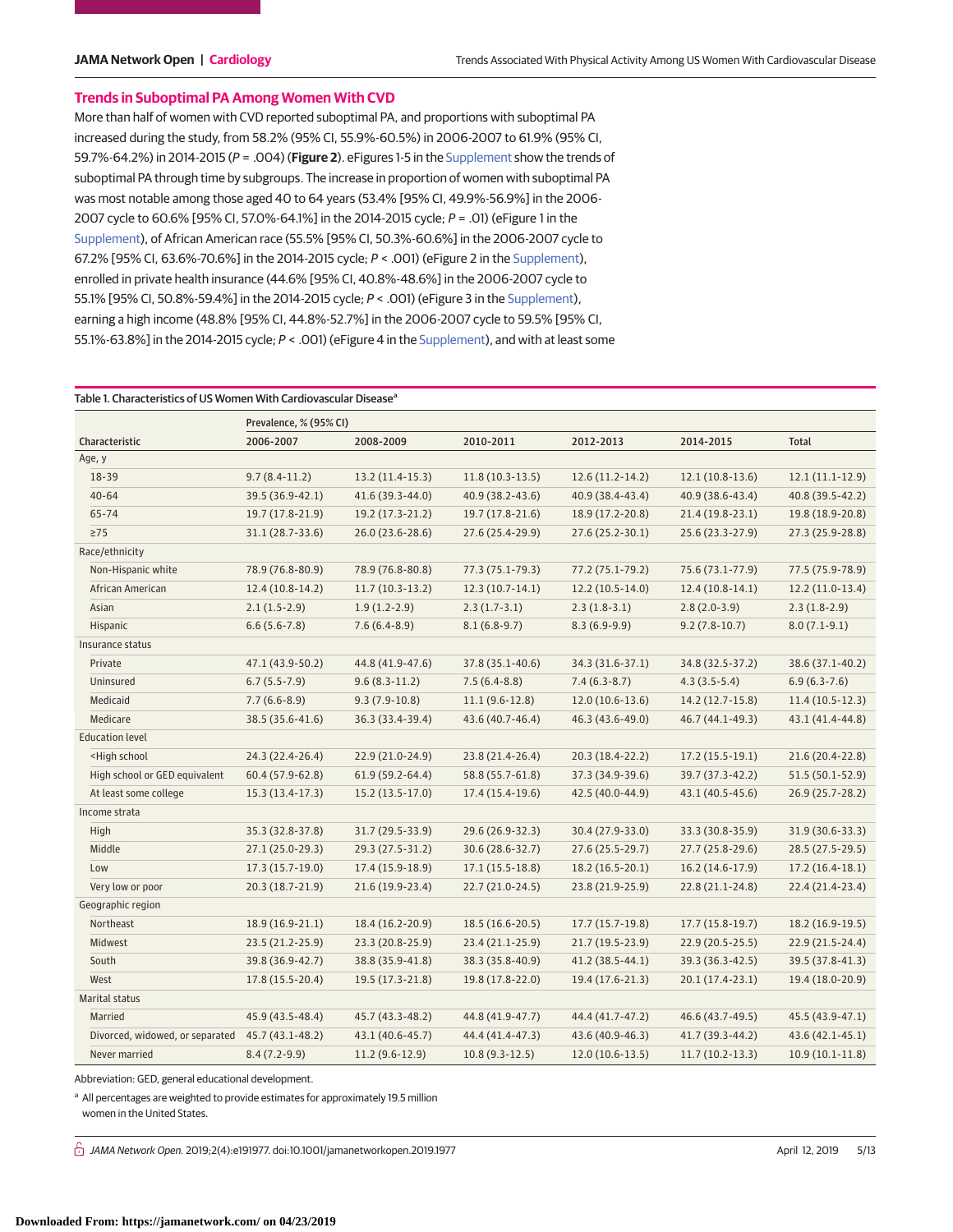college (45.3% [95% CI, 39.4%-51.4%] in the 2006-2007 cycle to 58.3% [95% CI, 54.5%-61.9%] in the 2014-2015 cycle; P < .001)(eFigure 5 in the [Supplement\)](https://jama.jamanetwork.com/article.aspx?doi=10.1001/jamanetworkopen.2019.1977&utm_campaign=articlePDF%26utm_medium=articlePDFlink%26utm_source=articlePDF%26utm_content=jamanetworkopen.2019.1977). Among the Medicare population, the proportion of women reporting suboptimal PA decreased from 71.4% (95% CI, 67.6%-74.8%) in the 2006-2007 cycle to 65.8% (95% CI, 62.7%-68.8%) in the 2014-2015 cycle (P = .04) (eFigure 3 in the [Supplement\)](https://jama.jamanetwork.com/article.aspx?doi=10.1001/jamanetworkopen.2019.1977&utm_campaign=articlePDF%26utm_medium=articlePDFlink%26utm_source=articlePDF%26utm_content=jamanetworkopen.2019.1977). The subgroups with the highest proportions of suboptimal PA were women 75 years and older, of Hispanic or African American race/ethnicity, enrolled in Medicaid or Medicare insurance, from low- or very low-income strata, and with an education level of less than high school (eFigures 1-5 in the [Supplement\)](https://jama.jamanetwork.com/article.aspx?doi=10.1001/jamanetworkopen.2019.1977&utm_campaign=articlePDF%26utm_medium=articlePDFlink%26utm_source=articlePDF%26utm_content=jamanetworkopen.2019.1977).

#### **Factors Associated With Suboptimal PA Among Women With CVD**

**Table 2** shows the sociodemographic factors associated with suboptimal PA adjusted for each other and for the modified Charlson Comorbidity Index. Compared with women aged 18 to 39 years, women aged 40 to 64 years (OR, 1.49; 95% CI, 1.23-1.80) and those 75 years and older (OR, 1.48; 95% CI, 1.03-2.12) had higher odds of reporting suboptimal PA. As income decreased, there was a stepwise increase in the odds of reporting suboptimal PA, (very low income vs high income: OR, 1.51; 95% CI, 1.27-1.80). Compared with non-Hispanic white participants, African American participants (OR, 1.22; 95% CI, 1.08-1.38) and Hispanic participants (OR, 1.33; 95% CI, 1.13-1.58) had higher odds of reporting suboptimal PA. Participants enrolled in Medicaid (OR, 1.39; 95% CI, 1.16-1.69) or Medicare (OR, 1.89; 95% CI, 1.38-2.60) had higher odds of reporting suboptimal PA compared with women enrolled in private health insurance plans. Women with higher levels of education had lower odds of reporting suboptimal PA than those with lower education levels (at least some college vs less than high school: OR, 0.81; 95% CI, 0.68-0.96).

#### **Trends in Health Care Expenditure**

**Figure 3** shows the national trends in health care expenditure among US women with CVD based on their self-report of PA from 2006 to 2015. An increase in the total mean health care expenditure was demonstrated during the study. This increased financial burden was greater in those reporting suboptimal PA compared with women with CVD who reported meeting the PA recommendation. In the 2006- 2007 cycle, the mean per capita total health care expenditure among women with CVD reporting suboptimal PA was \$12 724 (95% CI, \$11 627-\$13 821), and this amount increased significantly in the 2014-2015 cycle, with a mean per capita health care expenditure of \$14 820 (95% CI, \$13 521-\$16 119; P < .001). For women with optimal PA, their total expenditures also increased from \$8811 (95% CI, \$7750-\$9872) in 2006-2007 to \$10 504 (95% CI, \$8845-\$12 163) in 2014-2015 but remained less than for women with suboptimal PA throughout the whole period. Conversely, the mean out-of-pocket spending per capita decreased from \$1643 (95% CI, \$1506-\$1780) in 2006-2007 to \$1347 (95% CI, \$1230-\$1463) in 2014- 2015 (P < .001) among those reporting suboptimal PA and from \$1334 (95% CI, \$1232-\$1437) in 2006- 2007 to \$1040 (95% CI, \$918-\$1163) in 2014-2015 (P < .001) among those reporting optimal PA.



All percentages are weighted to provide estimates for approximately 19.5 million adult women in the United States. The proportion of women with cardiovascular disease with suboptimal physical activity levels increased from 58.2% in 2006-2007 to 61.9% in 2014- 2015 ( $P = .004$ ).

#### Figure 2. Trend in Estimated Suboptimal Physical Activity Among US Women With Cardiovascular Disease

 $\stackrel{\frown}{\cap}$  JAMA Network Open. 2019;2(4):e191977. doi:10.1001/jamanetworkopen.2019.1977 (Reprinted) April 12, 2019 6/13

**Downloaded From: https://jamanetwork.com/ on 04/23/2019**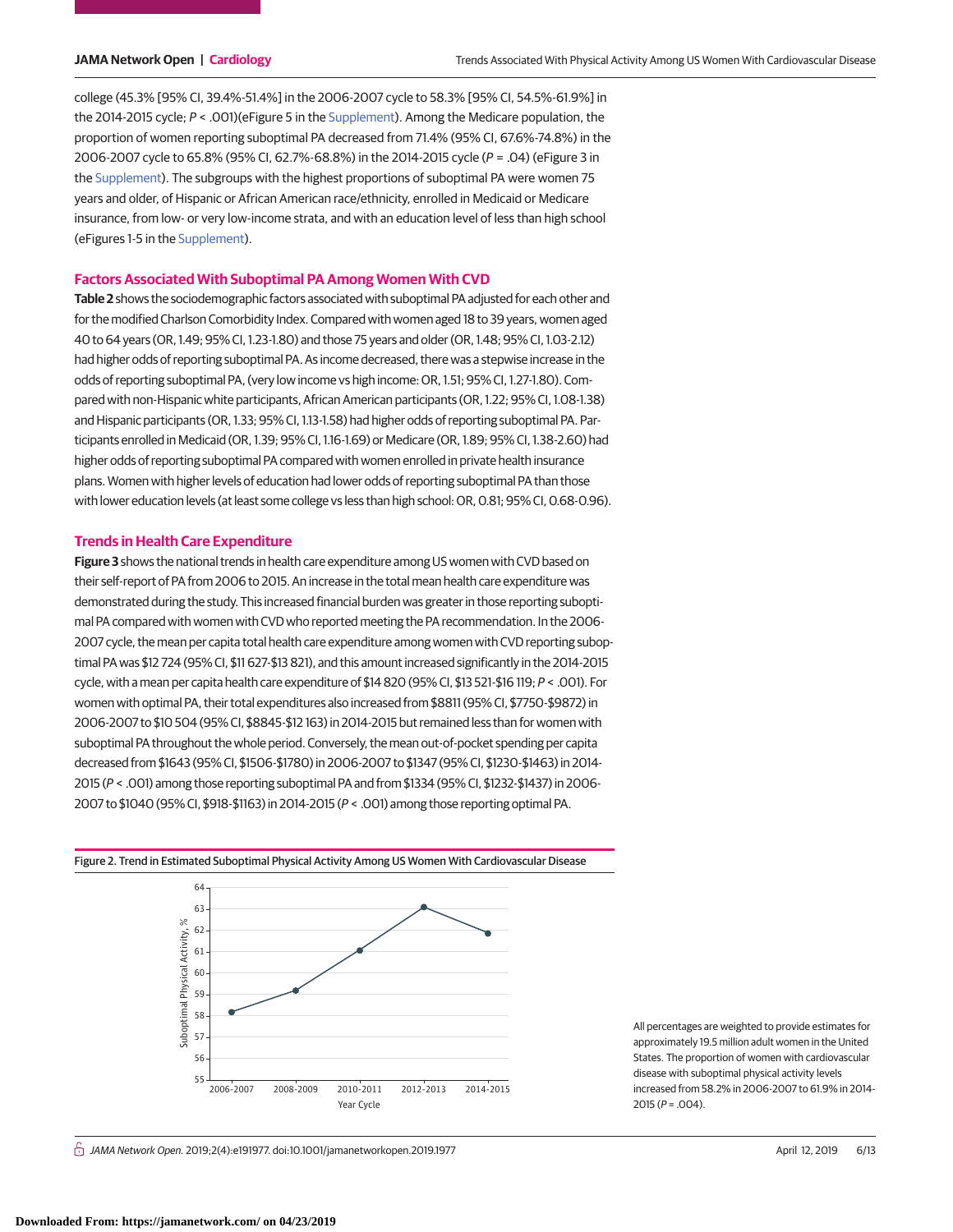# **Discussion**

Using nationally representative survey data spanning 10 years, we found that more than half of all women with CVD reported suboptimal PA levels, and there was an increased proportion of women reporting suboptimal PA in each subsequent period, with the exception of 2014-2015. This was particularly pronounced among older women and women of African American or Hispanic race/

#### Table 2. Odds Ratio for Suboptimal Physical Activity Among Women With Cardiovascular Disease

|                         | Variable                                             | Odds Ratio (95% CI) <sup>a</sup> |  |  |  |
|-------------------------|------------------------------------------------------|----------------------------------|--|--|--|
|                         | Cycle                                                |                                  |  |  |  |
|                         | 2006-2007                                            | 1 [Reference]                    |  |  |  |
|                         | 2008-2009                                            | $1.05(0.91-1.22)$                |  |  |  |
|                         | 2010-2011                                            | $0.95(0.80-1.13)$                |  |  |  |
|                         | 2012-2013                                            | $1.29(1.08-1.54)^{b}$            |  |  |  |
|                         | 2014-2015                                            | $1.18(1.00-1.39)$                |  |  |  |
|                         | Age, y                                               |                                  |  |  |  |
|                         | 18-39                                                | 1 [Reference]                    |  |  |  |
|                         | $40 - 64$                                            | $1.49(1.23-1.80)^{b}$            |  |  |  |
|                         | 65-74                                                | $1.25(0.87 - 1.78)$              |  |  |  |
|                         | $\geq$ 75                                            | $1.48(1.03-2.12)^{b}$            |  |  |  |
| Income strata           |                                                      |                                  |  |  |  |
|                         | High                                                 | 1 [Reference]                    |  |  |  |
|                         | Middle                                               | $1.09(0.93-1.26)$                |  |  |  |
|                         | Low                                                  | $1.29(1.07-1.56)^{b}$            |  |  |  |
|                         | Very low or poor                                     | $1.51(1.27-1.80)^{b}$            |  |  |  |
| Race/ethnicity          |                                                      |                                  |  |  |  |
|                         | Non-Hispanic white                                   | 1 [Reference]                    |  |  |  |
|                         | African American                                     | $1.22(1.08-1.38)^{b}$            |  |  |  |
|                         | Asian                                                | $0.92(0.65 - 1.29)$              |  |  |  |
|                         | Hispanic                                             | $1.33(1.13-1.58)^{b}$            |  |  |  |
| <b>Health insurance</b> |                                                      |                                  |  |  |  |
|                         | Private                                              | 1 [Reference]                    |  |  |  |
|                         | Uninsured                                            | $1.15(0.92 - 1.44)$              |  |  |  |
|                         | Medicaid                                             | $1.39(1.16-1.69)^{b}$            |  |  |  |
|                         | Medicare                                             | $1.89(1.38-2.60)^{b}$            |  |  |  |
|                         | <b>Education level</b>                               |                                  |  |  |  |
|                         | <high school<="" td=""><td>1 [Reference]</td></high> | 1 [Reference]                    |  |  |  |
|                         | High school or GED equivalent                        | $0.92(0.79-1.07)$                |  |  |  |
|                         | At least some college                                | $0.81(0.68-0.96)^b$              |  |  |  |
| <b>Marital status</b>   |                                                      |                                  |  |  |  |
|                         | Married                                              | 1 [Reference]                    |  |  |  |
|                         | Divorced, widowed, or separated                      | $0.96(0.83 - 1.10)$              |  |  |  |
|                         | Never married                                        | $0.91(0.74-1.16)$                |  |  |  |
| Geographic region       |                                                      |                                  |  |  |  |
|                         | Northeast                                            | 1 [Reference]                    |  |  |  |
|                         | Midwest                                              | $0.84(0.69-1.02)$                |  |  |  |
|                         | South                                                | $1.07(0.89-1.28)$                |  |  |  |
|                         | West                                                 | $0.83(0.69-0.99)^b$              |  |  |  |

Abbreviation: GED, general educational development.

<sup>a</sup> Odds ratios were adjusted for cycle, age, race/ethnicity, health insurance, education level, income level, geographic region, marital status, and modified Charlson Comorbidity Index.

 $<sup>b</sup>$  Results are statistically significant,  $P < .05$ .</sup>

 $\hat{\cap}$  JAMA Network Open. 2019;2(4):e191977. doi:10.1001/jamanetworkopen.2019.1977 (Reprinted) April 12, 2019 7/13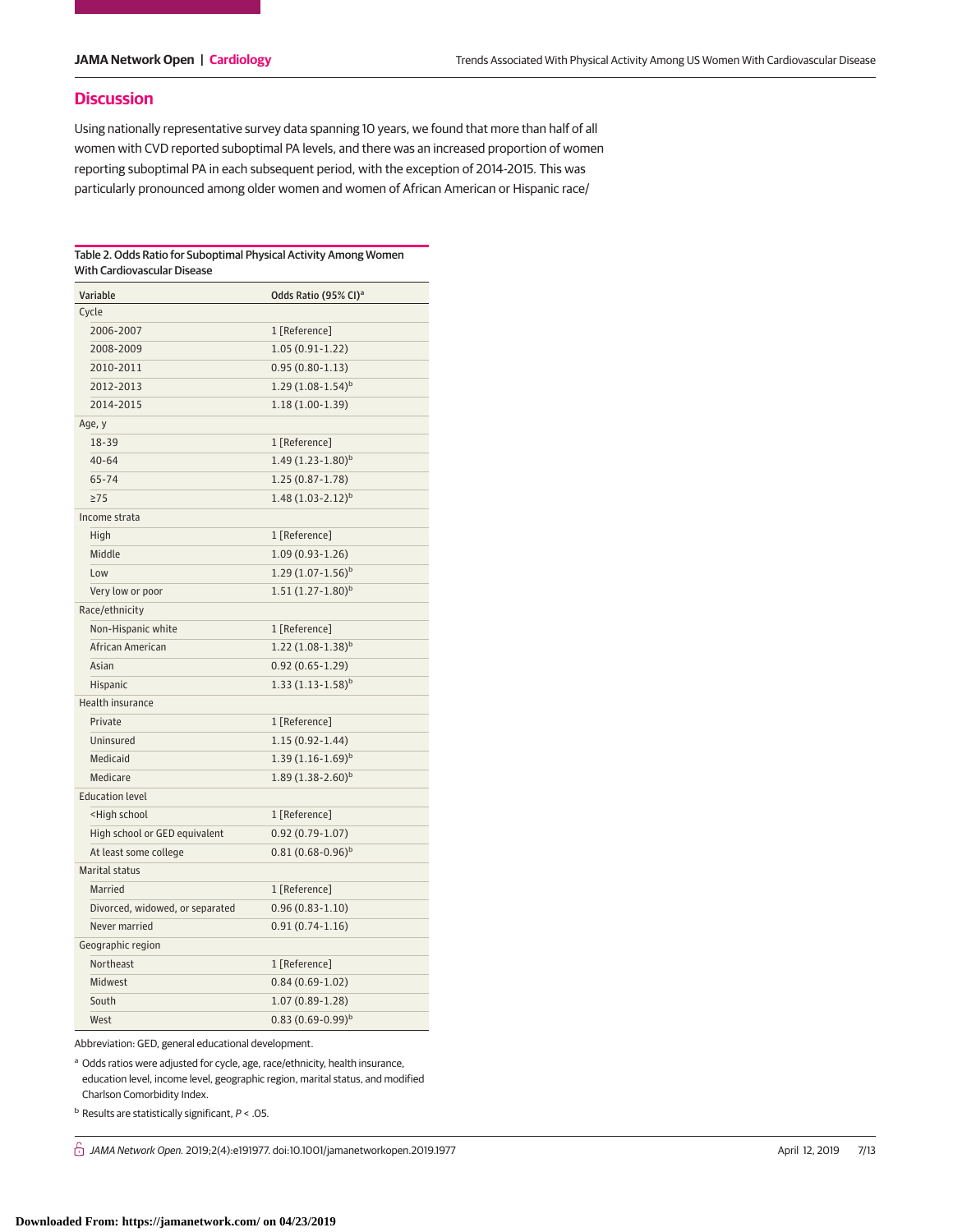ethnicity. Additionally, women with CVD from low- or very low-income strata (compared with highincome strata), enrolled in Medicaid or Medicare insurance (compared with private insurance), and with less than high school education (compared with at least some college) were more likely to have suboptimal PA. Mean total health care expenditures among women with CVD also increased through time, and expenditures were higher for women with suboptimal PA compared with optimal PA.

The benefits of PA among high-risk individuals, such as those with CVD, have been widely reported.<sup>11,34</sup> The economic burden of CVD and how it may be reduced by meeting PA guidelines have also been previously described in general populations of men and women.<sup>15-20</sup> However, to our knowledge, prior studies specifically focusing on PA in women with CVD are sparse, particularly for assessing trends through time using more contemporary data and examining vulnerable subgroups. By identifying subgroups of women with CVD who are at the greatest risk of suboptimal PA in our study, targeted intervention strategies can be implemented to optimize PA for secondary prevention and reduction in health care costs. For example, our study found that women in midlife (aged 40-64 years) were at greater risk of suboptimal PA compared with younger women. Although the reason for this observation is unknown, it is likely multifactorial. This may be because of the weight changes associated with menopausal transition or other changes in life status. Increasing awareness among these individuals, as well as developing strategies to optimize PA among this subgroup, may reduce the financial burden and improve cardiovascular morbidity and mortality among this population.

Survivors of myocardial infarction remain at higher risk of repeated cardiovascular events than the general population.<sup>35</sup> A 2016 study<sup>36</sup> of privately insured survivors of myocardial infarction revealed increased health care costs and an elevated risk of repeated cardiovascular events; similar results were found in an elderly population enrolled in Medicare who remained alive 1 year after myocardial infarction.<sup>37</sup> Therefore, the importance of secondary prevention efforts, including increasing PA among individuals with CVD, cannot be overemphasized. Cardiac rehabilitation is an important venue to facilitate the optimization of PA among patients with CVD as part of comprehensive secondary prevention management. $34$  Despite this, the proportion of patients referred to these programs is low, especially for women.<sup>38-40</sup> Additionally, it has been observed that certain patient populations, particularly older patients, racial/ethnic minorities, and those with low socioeconomic status, have even lower referral rates.<sup>34</sup> The factors we found to be associated with suboptimal PA in our study are closely aligned with the factors associated with low cardiac rehabilitation referral rates described in other studies. An exercise-based cardiac rehabilitation program is not the only way to achieve PA in high-risk patients, but it is an important way to achieve

Figure 3. Trends in Estimated Health Care Expenditures Among US Women With Cardiovascular Disease, Based on Self-reported Physical Activity



All percentages are weighted to provide estimates for approximately 19.5 million adult women in the United States.

 $\stackrel{\frown}{\cap}$  JAMA Network Open. 2019;2(4):e191977. doi:10.1001/jamanetworkopen.2019.1977 (Reprinted) April 12, 2019 8/13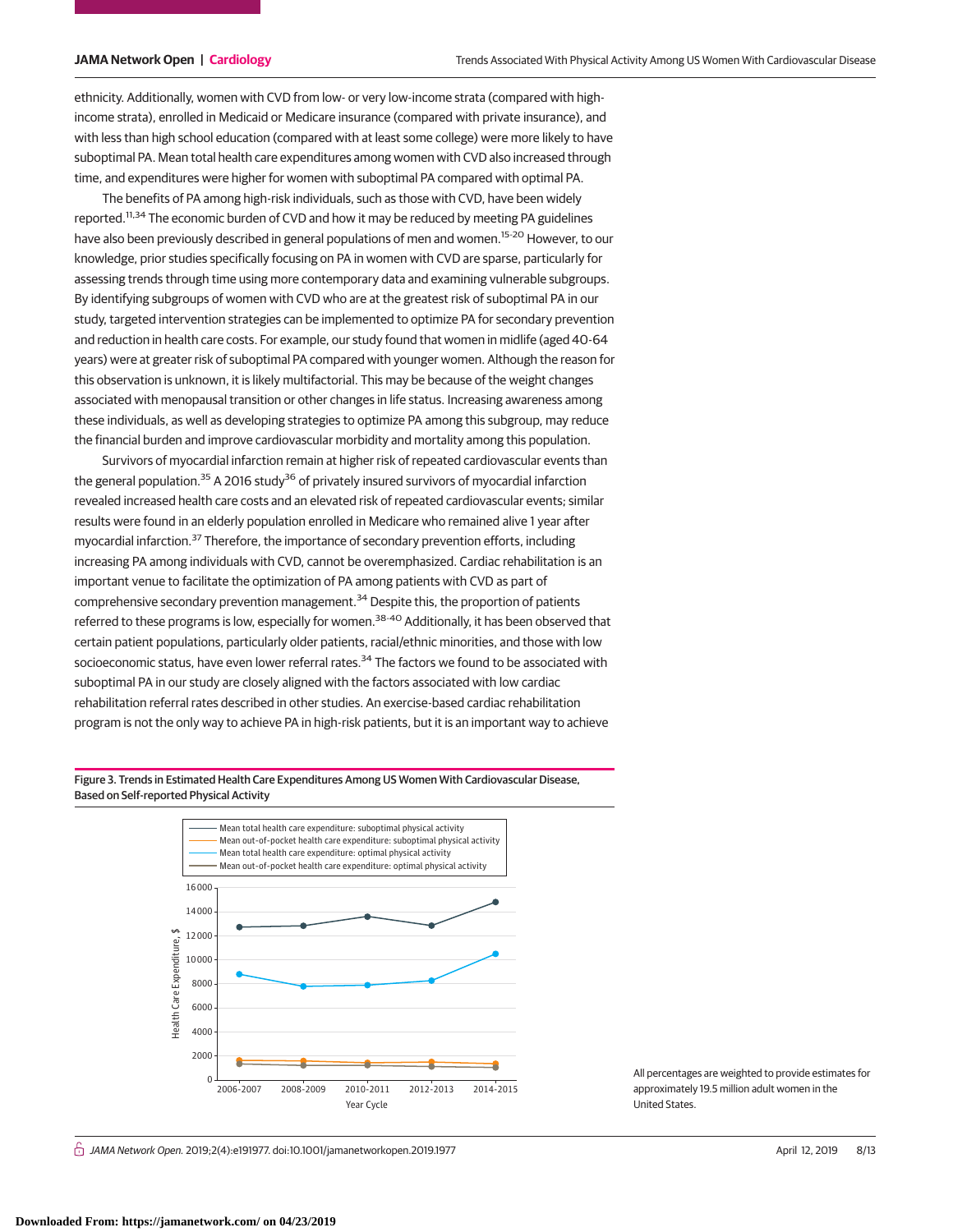PA targets after a CVD event and, hopefully, to encourage continued engagement in PA long after discharge from the program. If referral, enrollment, and participation in cardiac rehabilitation are optimized in women,<sup>39,40</sup> particularly among these subgroups, it may improve long-term rates of favorable PA, although we could not assess this within our analyses.

Other ways to improve PA among women with CVD include assessing PA as a vital sign at every clinical encounter, with positive reinforcement by physicians and other health care professionals on the health benefits of PA—benefits that extend well beyond the cardiovascular system.<sup>7</sup> Individuals with the least PA may benefit from even modest increases, while there may be additional benefits with even more PA than the recommended amount.<sup>7</sup> Partnerships and group sessions can be organized for women with CVD to encourage each other to optimize their PA levels. Women with CVD could be advised to keep weekly exercise logs or use fitness-tracking smartphone apps that could be brought to follow-up outpatient visits. Mobile health-tracking technologies may also help facilitate PA in concert with other drivers of behavioral health changes.<sup>41</sup>

Overall in the US population, an estimated \$117 billion in annual health care costs are attributed to not meeting the recommended PA guidelines.<sup>7</sup> Although not limited to women, a prior study by Wang et al<sup>19</sup> using 1996 MEPS data found higher medical expenditure among persons with CVD, of which approximately 13% was associated with lack of PA. Additionally, a 2017 study of 2012-2013 MEPS data<sup>42</sup> of pharmaceutical expenditures of adults with CVD also showed significantly higher costs associated with suboptimal PA. Our study found that women with CVD who reported suboptimal PA levels had increased mean total health care expenditures than women who reported optimal PA through the entire period. We also found that total health care expenditures increased through time in both groups, particularly in the 2014-2015 cycle, which may be partly explained by increased health insurance coverage following the implementation of the Patient Protection and Affordable Care Act in 2014. While there was a slight decline in the mean out-of-pocket expenditure during the study, it is interesting to note that women with suboptimal PA still had slightly higher out-of-pocket costs than those reporting optimal PA. Another MEPS study using data from the 2012 MEPS,<sup>20</sup> which evaluated patients with and without CVD, found that those with optimal PA had lower health care expenditures and resource utilization regardless of CVD status. These studies, combined with our 10-year findings among women with CVD, emphasize the importance of promoting PA to reduce the high economic burden associated with suboptimal PA levels in this highrisk secondary prevention population.

# **Strengths and Limitations**

Our study is strengthened by the design and execution of the MEPS, with its multilevel ascertainment of information obtained from survey participants.<sup>43</sup> Also, an oversampling of racial/ethnic minorities was performed, making our results generalizable to all noninstitutionalized adult women with CVD in the United States. The large sample size enabled us to adequately characterize women with CVD and to further stratify the results by age, race/ethnicity, level of education, and other sociodemographic characteristics, as well as determine the health care expenditure trends during the study.

However, some limitations should be considered in the interpretation of our results. First, our observed levels of suboptimal PA may be underestimated because PA levels were self-reported. Also, owing to inadequate assessment of the degree of intensity in the self-administered questionnaire, we only dichotomized PA into those who engaged in optimal PA ( $\geq$ 30 minutes,  $\geq$ 5 days per week) and those who did not, a group likely to include participants engaging in light or minimal PA as well as those who are not engaging in any PA. Third, underestimation of health expenditure costs in MEPS data has been reported by some studies<sup>44,45</sup> and may have led to conservative estimates of the increasing costs associated with suboptimal PA in our study. Furthermore, we could not account for the timing of the CVD events and how they may have been associated with the level of PA. Fifth, although we adjusted for comorbidities, suboptimal PA could be a marker for increased CVD severity, which could not be assessed by our study design. However, further adjustments for self-perception

 $\bigcap$  JAMA Network Open. 2019;2(4):e191977. doi:10.1001/jamanetworkopen.2019.1977 (April 12, 2019 9/13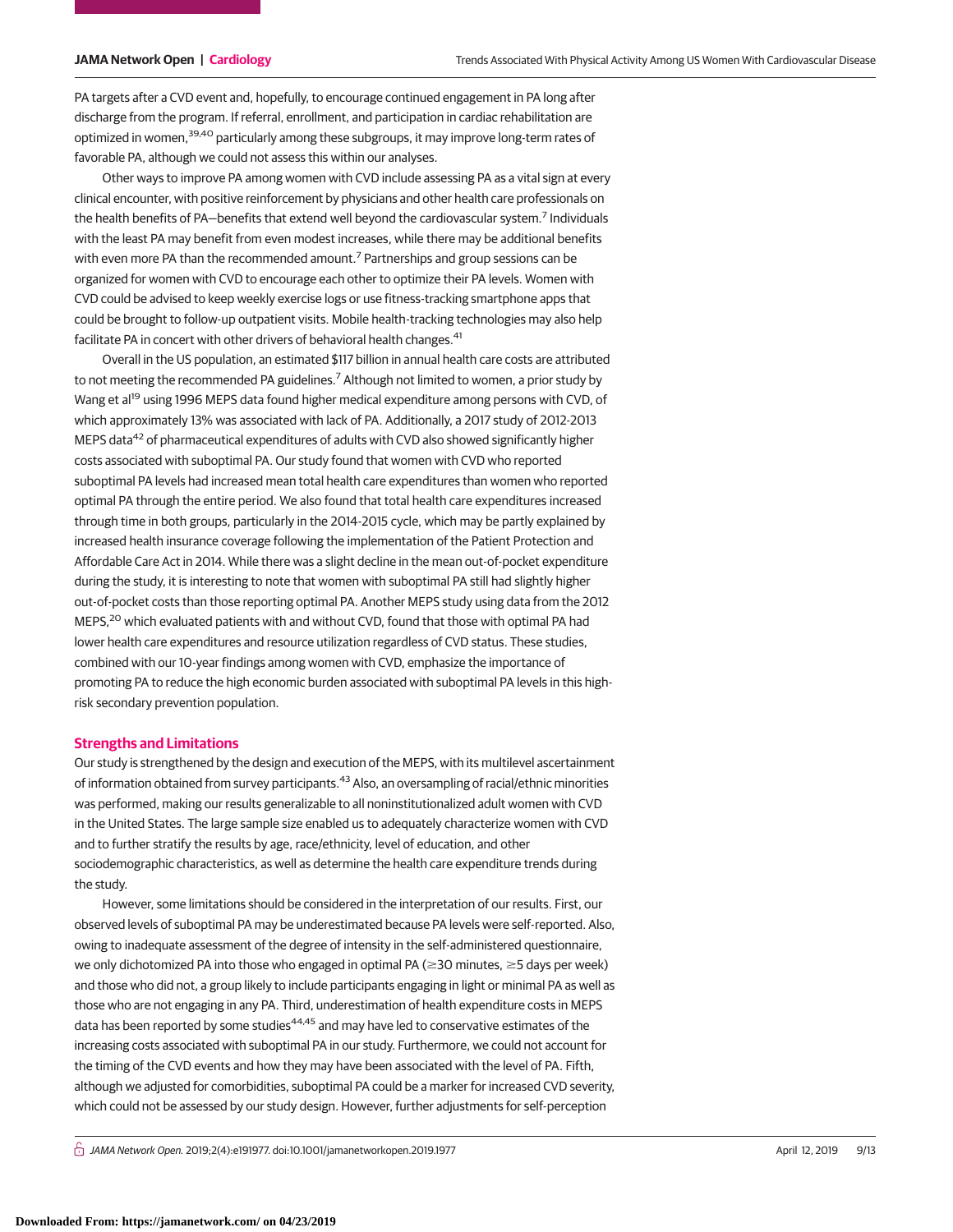of health status as a correlate for severity of illness were similar to our main findings but somewhat attenuated for a few of the factors (eTable in the [Supplement\)](https://jama.jamanetwork.com/article.aspx?doi=10.1001/jamanetworkopen.2019.1977&utm_campaign=articlePDF%26utm_medium=articlePDFlink%26utm_source=articlePDF%26utm_content=jamanetworkopen.2019.1977).

# **Conclusions**

Using data from a nationally representative sample of US women living with CVD, we found that the proportion of women who report suboptimal PA was high and increased during a contemporary 10-year period. We also show that the proportions of women with suboptimal PA are higher among subgroups at greater risks as defined by age, race/ethnicity, and socioeconomic factors. Finally, we found that the economic burden associated with suboptimal PA among women with CVD was higher compared with women with optimal PA. Specific interventions targeting older women, those from lower socioeconomic status, and racial/ethnic minorities should be implemented to enable more women in these high-risk populations to fulfill the recommended PA guidelines for secondary prevention and achieve associated reduction in health care costs.

#### **ARTICLE INFORMATION**

**Accepted for Publication:** February 20, 2019.

**Published:** April 12, 2019. doi[:10.1001/jamanetworkopen.2019.1977](https://jama.jamanetwork.com/article.aspx?doi=10.1001/jamanetworkopen.2019.1977&utm_campaign=articlePDF%26utm_medium=articlePDFlink%26utm_source=articlePDF%26utm_content=jamanetworkopen.2019.1977)

**Open Access:** This is an open access article distributed under the terms of the [CC-BY License.](https://jamanetwork.com/journals/jamanetworkopen/pages/instructions-for-authors#SecOpenAccess/?utm_campaign=articlePDF%26utm_medium=articlePDFlink%26utm_source=articlePDF%26utm_content=jamanetworkopen.2019.1977) © 2019 Okunrintemi V et al.JAMA Network Open.

**Corresponding Author:** Erin D. Michos, MD, MHS, Ciccarone Center for the Prevention of Cardiovascular Disease, Johns Hopkins School of Medicine, Blalock 524-B, 600 N Wolfe St, Baltimore, MD 21287 [\(edonnell@jhmi.edu\)](mailto:edonnell@jhmi.edu).

**Author Affiliations:** Department of Internal Medicine, East Carolina University, Greenville, North Carolina (Okunrintemi); Department of Epidemiology, Johns Hopkins Bloomberg School of Public Health, Baltimore, Maryland (Benson, Zhao, Michos); Ciccarone Center for the Prevention of Cardiovascular Disease, Johns Hopkins School of Medicine, Baltimore, Maryland (Benson, Ogunmoroti, Michos); Department of Medicine, St. Luke's Hospital, Chesterfield, Missouri (Tibuakuu); Center for Outcomes Research and Evaluation, Yale New Haven Hospital, New Haven, Connecticut (Valero-Elizondo, Nasir); Division of Cardiology, University of Arizona College of Medicine, Phoenix (Gulati); Division of Cardiology, Yale School of Medicine, New Haven, Connecticut (Nasir).

**Author Contributions:** Dr Okunrintemi had full access to all of the data in the study and takes responsibility for the integrity of the data and the accuracy of the data analysis.

Concept and design: Okunrintemi, Benson, Valero-Elizondo, Nasir, Michos.

Acquisition, analysis, or interpretation of data: Okunrintemi, Tibuakuu, Zhao, Ogunmoroti, Gulati, Michos.

Drafting of the manuscript: Okunrintemi, Benson, Michos.

Critical revision of the manuscript for important intellectual content: Okunrintemi, Tibuakuu, Zhao, Ogunmoroti, Valero-Elizondo, Gulati, Nasir, Michos.

Statistical analysis: Okunrintemi, Zhao.

Administrative, technical, or material support: Benson, Valero-Elizondo, Michos.

Supervision: Valero-Elizondo, Gulati, Michos.

**Conflict of Interest Disclosures:** None reported.

**Funding/Support:** Dr Michos is supported by the Blumenthal Scholars Fund in Preventive Cardiology at Johns Hopkins University.

**Role of the Funder/Sponsor:** Blumenthal Scholars Fund in Preventive Cardiology had no role in the design and conduct of the study; collection, management, analysis, and interpretation of the data; preparation, review, or approval of the manuscript; and decision to submit the manuscript for publication.

#### **REFERENCES**

**1**. Benjamin EJ, Virani SS, Callaway CW, et al; American Heart Association Council on Epidemiology and Prevention Statistics Committee and Stroke Statistics Subcommittee. Heart disease and stroke statistics—2018 update: a report from the American Heart Association. Circulation. 2018;137(12):e67-e492. doi[:10.1161/CIR.](https://dx.doi.org/10.1161/CIR.0000000000000558) [0000000000000558](https://dx.doi.org/10.1161/CIR.0000000000000558)

 $\bigcap$  JAMA Network Open. 2019;2(4):e191977. doi:10.1001/jamanetworkopen.2019.1977 (April 12, 2019 10/13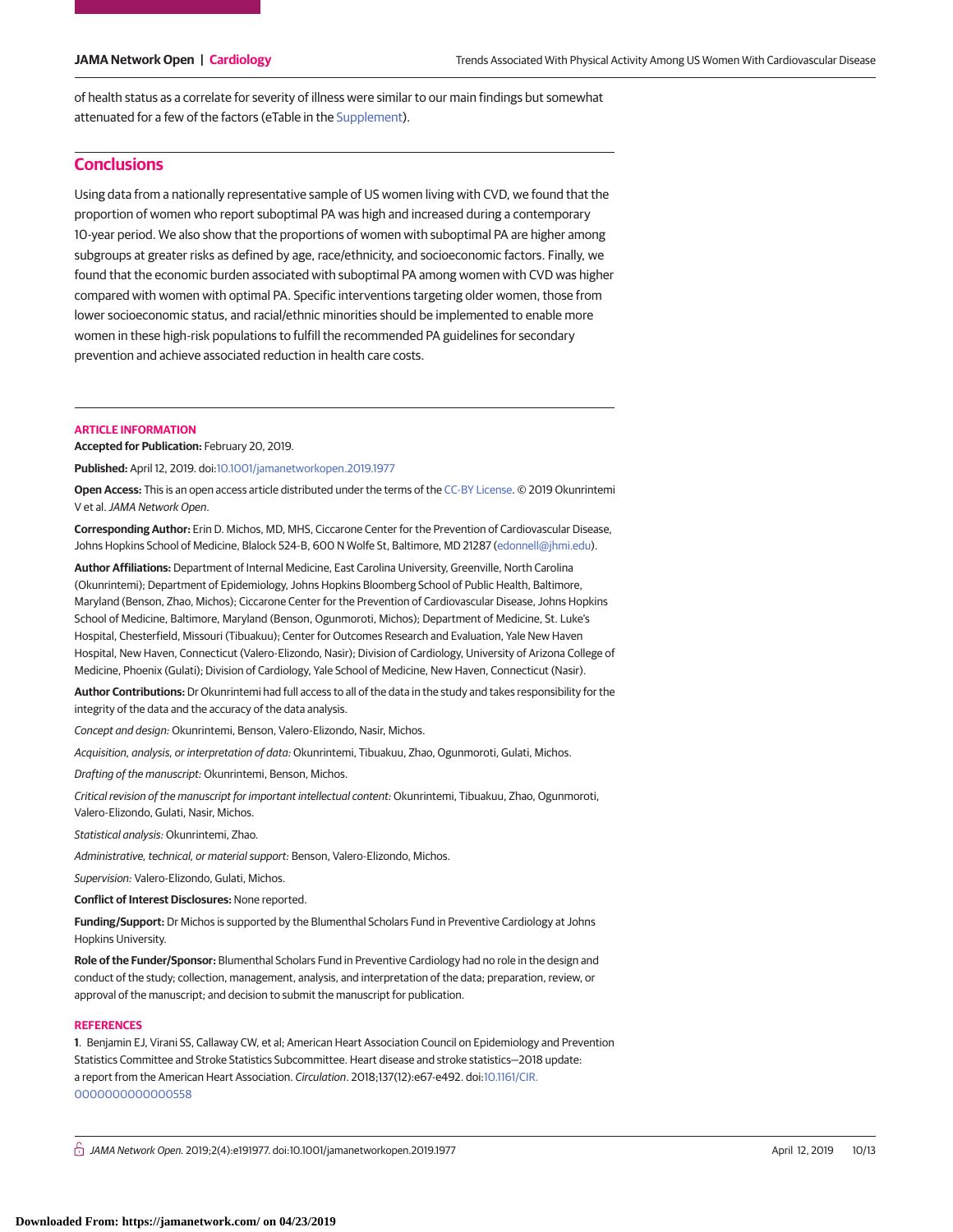**2**. Yusuf S, Hawken S, Ounpuu S, et al; INTERHEART Study Investigators. Effect of potentially modifiable risk factors associated with myocardial infarction in 52 countries (the INTERHEART study): case-control study. Lancet. 2004;364(9438):937-952. doi[:10.1016/S0140-6736\(04\)17018-9](https://dx.doi.org/10.1016/S0140-6736(04)17018-9)

**3**. Appelman Y, van Rijn BB, Ten Haaf ME, Boersma E, Peters SA. Sex differences in cardiovascular risk factors and disease prevention. Atherosclerosis. 2015;241(1):211-218. doi[:10.1016/j.atherosclerosis.2015.01.027](https://dx.doi.org/10.1016/j.atherosclerosis.2015.01.027)

**4**. Schoenborn CA, Stommel M. Adherence to the 2008 adult physical activity guidelines and mortality risk. Am J Prev Med. 2011;40(5):514-521. doi[:10.1016/j.amepre.2010.12.029](https://dx.doi.org/10.1016/j.amepre.2010.12.029)

**5**. Arem H, Moore SC, Patel A, et al. Leisure time physical activity and mortality: a detailed pooled analysis of the dose-response relationship.JAMA Intern Med. 2015;175(6):959-967. doi[:10.1001/jamainternmed.2015.0533](https://jama.jamanetwork.com/article.aspx?doi=10.1001/jamainternmed.2015.0533&utm_campaign=articlePDF%26utm_medium=articlePDFlink%26utm_source=articlePDF%26utm_content=jamanetworkopen.2019.1977)

**6**. Eckel RH, Jakicic JM, Ard JD, et al; American College of Cardiology/American Heart Association Task Force on Practice Guidelines. 2013 AHA/ACC guideline on lifestyle management to reduce cardiovascular risk: a report of the American College of Cardiology/American Heart Association Task Force on Practice Guidelines. Circulation. 2014; 129(25, suppl 2):S76-S99. doi[:10.1161/01.cir.0000437740.48606.d1](https://dx.doi.org/10.1161/01.cir.0000437740.48606.d1)

**7**. Piercy KL, Troiano RP, Ballard RM, et al. The physical activity guidelines for Americans.JAMA. 2018;320(19): 2020-2028. doi[:10.1001/jama.2018.14854](https://jama.jamanetwork.com/article.aspx?doi=10.1001/jama.2018.14854&utm_campaign=articlePDF%26utm_medium=articlePDFlink%26utm_source=articlePDF%26utm_content=jamanetworkopen.2019.1977)

**8**. US Centers for Disease Control and Prevention. Prevalence of regular physical activity among adults—United States, 2001 and 2005. [MMWR Morb Mortal Wkly Rep](https://www.ncbi.nlm.nih.gov/pubmed/18030281). 2007;56(46):1209-1212.

**9**. Troiano RP, Berrigan D, Dodd KW, Mâsse LC, Tilert T, McDowell M. Physical activity in the United States measured by accelerometer. Med Sci Sports Exerc. 2008;40(1):181-188. doi[:10.1249/mss.0b013e31815a51b3](https://dx.doi.org/10.1249/mss.0b013e31815a51b3)

**10**. Gorczyca AM, Eaton CB, LaMonte MJ, et al. Change in physical activity and sitting time after myocardial infarction and mortality among postmenopausal women in the Women's Health Initiative: observational study. J Am Heart Assoc. 2017;6(5):e005354. doi[:10.1161/JAHA.116.005354](https://dx.doi.org/10.1161/JAHA.116.005354)

**11**. Taylor RS, Brown A, Ebrahim S, et al. Exercise-based rehabilitation for patients with coronary heart disease: systematic review and meta-analysis of randomized controlled trials. Am J Med. 2004;116(10):682-692. doi[:10.](https://dx.doi.org/10.1016/j.amjmed.2004.01.009) [1016/j.amjmed.2004.01.009](https://dx.doi.org/10.1016/j.amjmed.2004.01.009)

**12**. Lawler PR, Filion KB, Eisenberg MJ. Efficacy of exercise-based cardiac rehabilitation post–myocardial infarction: a systematic review and meta-analysis of randomized controlled trials. Am Heart J. 2011;162(4):571- 584.e2. doi[:10.1016/j.ahj.2011.07.017](https://dx.doi.org/10.1016/j.ahj.2011.07.017)

**13**. Anderson L, Thompson DR, Oldridge N, et al. Exercise-based cardiac rehabilitation for coronary heart disease. [Cochrane Database Syst Rev](https://www.ncbi.nlm.nih.gov/pubmed/26730878). 2016;(1):CD001800.

**14**. Suaya JA, Stason WB, Ades PA, Normand SL, Shepard DS. Cardiac rehabilitation and survival in older coronary patients.J Am Coll Cardiol. 2009;54(1):25-33. doi[:10.1016/j.jacc.2009.01.078](https://dx.doi.org/10.1016/j.jacc.2009.01.078)

**15**. Anderson LH, Martinson BC, Crain AL, et al. Health care charges associated with physical inactivity, overweight, and obesity. Prev Chronic Dis[. 2005;2\(4\):A09.](https://www.ncbi.nlm.nih.gov/pubmed/16164813)

**16**. Bachmann JM, DeFina LF, Franzini L, et al. Cardiorespiratory fitness in middle age and health care costs in later life.J Am Coll Cardiol. 2015;66(17):1876-1885. doi[:10.1016/j.jacc.2015.08.030](https://dx.doi.org/10.1016/j.jacc.2015.08.030)

**17**. Carlson SA, Fulton JE, Pratt M, Yang Z, Adams EK. Inadequate physical activity and health care expenditures in the United States. Prog Cardiovasc Dis. 2015;57(4):315-323. doi[:10.1016/j.pcad.2014.08.002](https://dx.doi.org/10.1016/j.pcad.2014.08.002)

**18**. Garrett NA, Brasure M, Schmitz KH, Schultz MM, Huber MR. Physical inactivity: direct cost to a health plan. [Am](https://www.ncbi.nlm.nih.gov/pubmed/15488360) J Prev Med[. 2004;27\(4\):304-309.](https://www.ncbi.nlm.nih.gov/pubmed/15488360)

**19**. Wang G, Pratt M, Macera CA, Zheng ZJ, Heath G. Physical activity, cardiovascular disease, and medical expenditures in US adults. Ann Behav Med. 2004;28(2):88-94. doi[:10.1207/s15324796abm2802\\_3](https://dx.doi.org/10.1207/s15324796abm2802_3)

**20**. Valero-Elizondo J, Salami JA, Osondu CU, et al. Economic impact of moderate-vigorous physical activity among those with and without established cardiovascular disease: 2012 Medical Expenditure Panel Survey. JAm Heart Assoc. 2016;5(9):e003614. doi[:10.1161/JAHA.116.003614](https://dx.doi.org/10.1161/JAHA.116.003614)

**21**. Agency for Healthcare Research and Quality. Medical Expenditure Panel Survey. 2018. [https://meps.ahrq.gov/](https://meps.ahrq.gov/mepsweb/) [mepsweb/.](https://meps.ahrq.gov/mepsweb/) Accessed February 26, 2019.

**22**. Davis KE. State Differences in the Cost of Job-Related Health Insurance, 2012. Rockville, MD: Agency for Healthcare Research and Quality; 2013. [https://meps.ahrq.gov/data\\_files/publications/st418/stat418.pdf.](https://meps.ahrq.gov/data_files/publications/st418/stat418.pdf) Accessed March 18, 2019.

**23**. Okunrintemi V, Spatz ES, Di Capua P, et al. Patient-provider communication and health outcomes among individuals with atherosclerotic cardiovascular disease in the united states: Medical Expenditure Panel Survey 2010 to 2013. Circ Cardiovasc Qual Outcomes. 2017;10(4):e003635. doi[:10.1161/CIRCOUTCOMES.117.003635](https://dx.doi.org/10.1161/CIRCOUTCOMES.117.003635)

 $\bigcap$  JAMA Network Open. 2019;2(4):e191977. doi:10.1001/jamanetworkopen.2019.1977 (April 12, 2019 11/13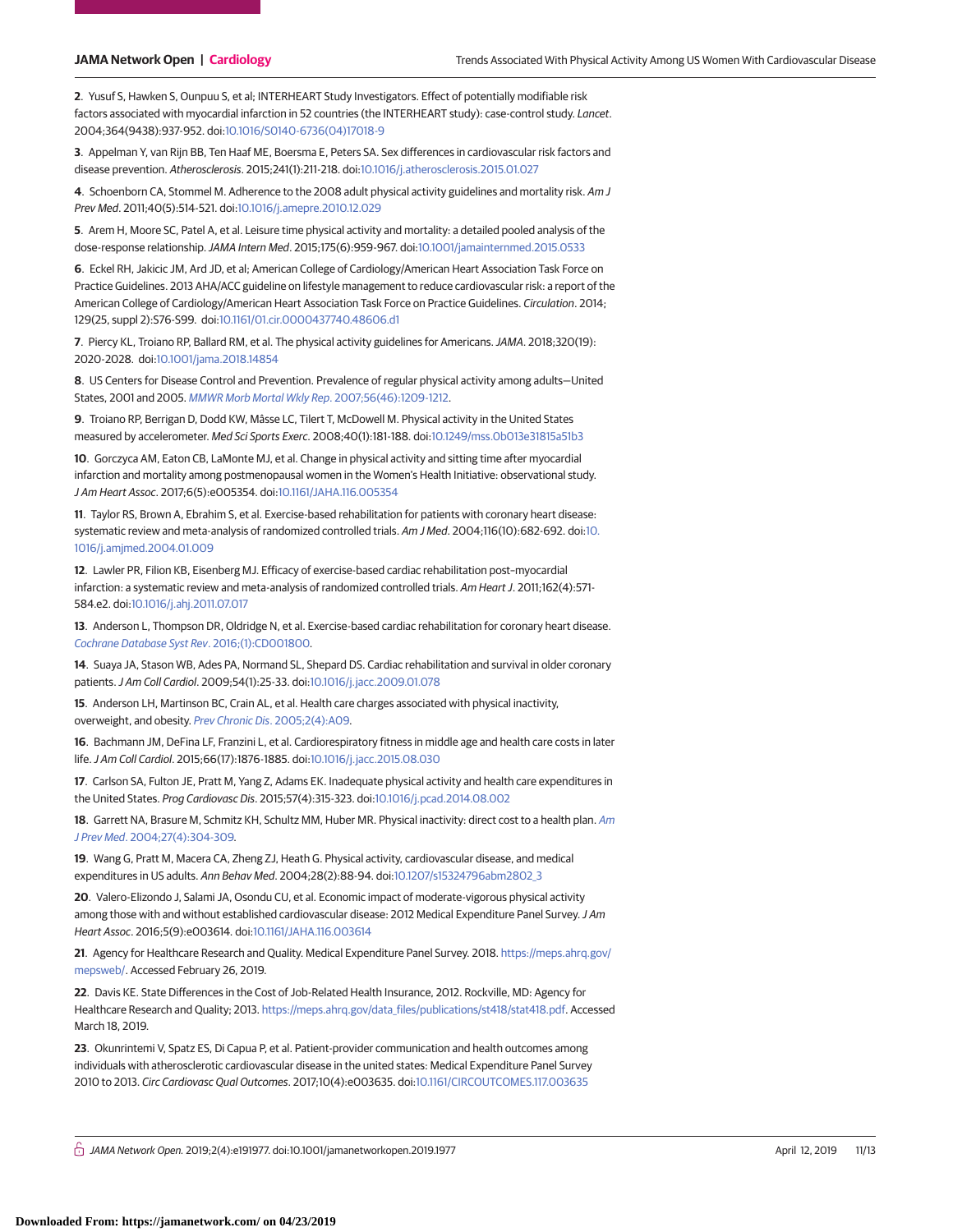**24**. Agency for Healthcare Research and Quality. MEPS-HC panel design and data collection process. [https://meps.](https://meps.ahrq.gov/mepsweb/survey_comp/hc_data_collection.jsp) [ahrq.gov/mepsweb/survey\\_comp/hc\\_data\\_collection.jsp.](https://meps.ahrq.gov/mepsweb/survey_comp/hc_data_collection.jsp) Accessed January 25, 2019.

**25**. Cohen JW, Monheit AC, Beauregard KM, et al. The Medical Expenditure Panel Survey: a national health information resource. Inquiry[. 1996-1997;33\(4\):373-389.](https://www.ncbi.nlm.nih.gov/pubmed/9031653)

**26**. Salami JA, Warraich H, Valero-Elizondo J, et al. National trends in statin use and expenditures in the US adult population from 2002 to 2013: insights from the Medical Expenditure Panel Survey.JAMA Cardiol. 2017;2 (1):56-65. doi[:10.1001/jamacardio.2016.4700](https://jama.jamanetwork.com/article.aspx?doi=10.1001/jamacardio.2016.4700&utm_campaign=articlePDF%26utm_medium=articlePDFlink%26utm_source=articlePDF%26utm_content=jamanetworkopen.2019.1977)

**27**. Agency for Healthcare Research and Quality. Medical Expenditure Panel Survey. 2015. [https://meps.ahrq.gov/](https://meps.ahrq.gov/survey_comp/hc_survey/2015/AP111215.htm) [survey\\_comp/hc\\_survey/2015/AP111215.htm.](https://meps.ahrq.gov/survey_comp/hc_survey/2015/AP111215.htm) Accessed February 28, 2019.

**28**. Agency for Healthcare Research and Quality. Medical Expenditure Panel Survey Glossary. [https://meps.ahrq.](https://meps.ahrq.gov/survey_comp/hc_ques_glossary.pdf#search=glossary) [gov/survey\\_comp/hc\\_ques\\_glossary.pdf#search=glossary.](https://meps.ahrq.gov/survey_comp/hc_ques_glossary.pdf#search=glossary) Accessed February 28, 2019.

**29**. Charlson ME, Pompei P, Ales KL, MacKenzie CR. A new method of classifying prognostic comorbidity in longitudinal studies: development and validation.J Chronic Dis. 1987;40(5):373-383. doi[:10.1016/0021-9681\(87\)](https://dx.doi.org/10.1016/0021-9681(87)90171-8) [90171-8](https://dx.doi.org/10.1016/0021-9681(87)90171-8)

**30**. de Groot V, Beckerman H, Lankhorst GJ, Bouter LM. How to measure comorbidity: a critical review of available methods.J Clin Epidemiol. 2003;56(3):221-229. doi[:10.1016/S0895-4356\(02\)00585-1](https://dx.doi.org/10.1016/S0895-4356(02)00585-1)

**31**. Mihaylova B, Briggs A, O'Hagan A, Thompson SG. Review of statistical methods for analysing healthcare resources and costs. Health Econ. 2011;20(8):897-916. doi[:10.1002/hec.1653](https://dx.doi.org/10.1002/hec.1653)

**32**. Belloti F, Deb P, Manning WG, Norton EC. Twopm: two-part models. Stata J. 2015;15(1):3-20. doi[:10.1177/](https://dx.doi.org/10.1177/1536867X1501500102) [1536867X1501500102](https://dx.doi.org/10.1177/1536867X1501500102)

**33**. Hardin JW, Hilbe J. Generalized Linear Models and Extensions. 3rd ed. College Station, TX: Stata Press; 2012.

**34**. Leon AS, Franklin BA, Costa F, et al; American Heart Association; Council on Clinical Cardiology (Subcommittee on Exercise, Cardiac Rehabilitation, and Prevention); Council on Nutrition, Physical Activity, and Metabolism (Subcommittee on Physical Activity); American Association of Cardiovascular and Pulmonary Rehabilitation. Cardiac rehabilitation and secondary prevention of coronary heart disease: an American Heart Association scientific statement from the Council on Clinical Cardiology (Subcommittee on Exercise, Cardiac Rehabilitation, and Prevention) and the Council on Nutrition, Physical Activity, and Metabolism (Subcommittee on Physical Activity), in collaboration with the American Association of Cardiovascular and Pulmonary Rehabilitation. Circulation. 2005;111(3):369-376. doi[:10.1161/01.CIR.0000151788.08740.5C](https://dx.doi.org/10.1161/01.CIR.0000151788.08740.5C)

**35**. Johansson S, Rosengren A, Young K, Jennings E. Mortality and morbidity trends after the first year in survivors of acute myocardial infarction: a systematic review. BMC Cardiovasc Disord. 2017;17(1):53. doi[:10.1186/s12872-017-](https://dx.doi.org/10.1186/s12872-017-0482-9) [0482-9](https://dx.doi.org/10.1186/s12872-017-0482-9)

**36**. Kern DM, Mellström C, Hunt PR, et al. Long-term cardiovascular risk and costs for myocardial infarction survivors in a US commercially insured population. Curr Med Res Opin. 2016;32(4):703-711. doi[:10.1185/](https://dx.doi.org/10.1185/03007995.2015.1136607) [03007995.2015.1136607](https://dx.doi.org/10.1185/03007995.2015.1136607)

**37**. Yang E, Stokes M, Johansson S, et al. Clinical and economic outcomes among elderly myocardial infarction survivors in the United States. Cardiovasc Ther. 2016;34(6):450-459. doi[:10.1111/1755-5922.12222](https://dx.doi.org/10.1111/1755-5922.12222)

**38**. Menezes AR, Lavie CJ, Milani RV, Forman DE, King M, Williams MA. Cardiac rehabilitation in the United States. Prog Cardiovasc Dis. 2014;56(5):522-529. doi[:10.1016/j.pcad.2013.09.018](https://dx.doi.org/10.1016/j.pcad.2013.09.018)

**39**. Colella TJ, Gravely S, Marzolini S, et al. Sex bias in referral of women to outpatient cardiac rehabilitation: a meta-analysis. Eur J Prev Cardiol. 2015;22(4):423-441. doi[:10.1177/2047487314520783](https://dx.doi.org/10.1177/2047487314520783)

**40**. Samayoa L, Grace SL, Gravely S, Scott LB, Marzolini S, Colella TJ. Sex differences in cardiac rehabilitation enrollment: a meta-analysis. Can J Cardiol. 2014;30(7):793-800. doi[:10.1016/j.cjca.2013.11.007](https://dx.doi.org/10.1016/j.cjca.2013.11.007)

**41**. Martin SS, Feldman DI, Blumenthal RS, et al. mActive: a randomized clinical trial of an automated mHealth intervention for physical activity promotion.J Am Heart Assoc. 2015;4(11):e002239. doi[:10.1161/JAHA.115.002239](https://dx.doi.org/10.1161/JAHA.115.002239)

**42**. Salami JA, Valero-Elizondo J, Ogunmoroti O, et al. Association between modifiable risk factors and pharmaceutical expenditures among adults with atherosclerotic cardiovascular disease in the United States: 2012- 2013 Medical Expenditures Panel Survey.J Am Heart Assoc. 2017;6(6):e004996. doi[:10.1161/JAHA.116.004996](https://dx.doi.org/10.1161/JAHA.116.004996)

**43**. Cohen SB. Design strategies and innovations in the Medical Expenditures Panel Survey. [Med Care](https://www.ncbi.nlm.nih.gov/pubmed/12865722). [2003;41\(7\)\( suppl\):III5-III12.](https://www.ncbi.nlm.nih.gov/pubmed/12865722)

**44**. Aizcorbe A, Liebman E, Pack S, Cutler DM, Chernew ME, Rosen AB. Measuring health care costs of individuals with employer-sponsored health insurance in the US: a comparison of survey and claims data. [Stat J IAOS](https://www.ncbi.nlm.nih.gov/pubmed/26146526). 2012;28  $(1-2)\cdot 43-51$ 

 $\bigcap$  JAMA Network Open. 2019;2(4):e191977. doi:10.1001/jamanetworkopen.2019.1977 (April 12, 2019 12/13